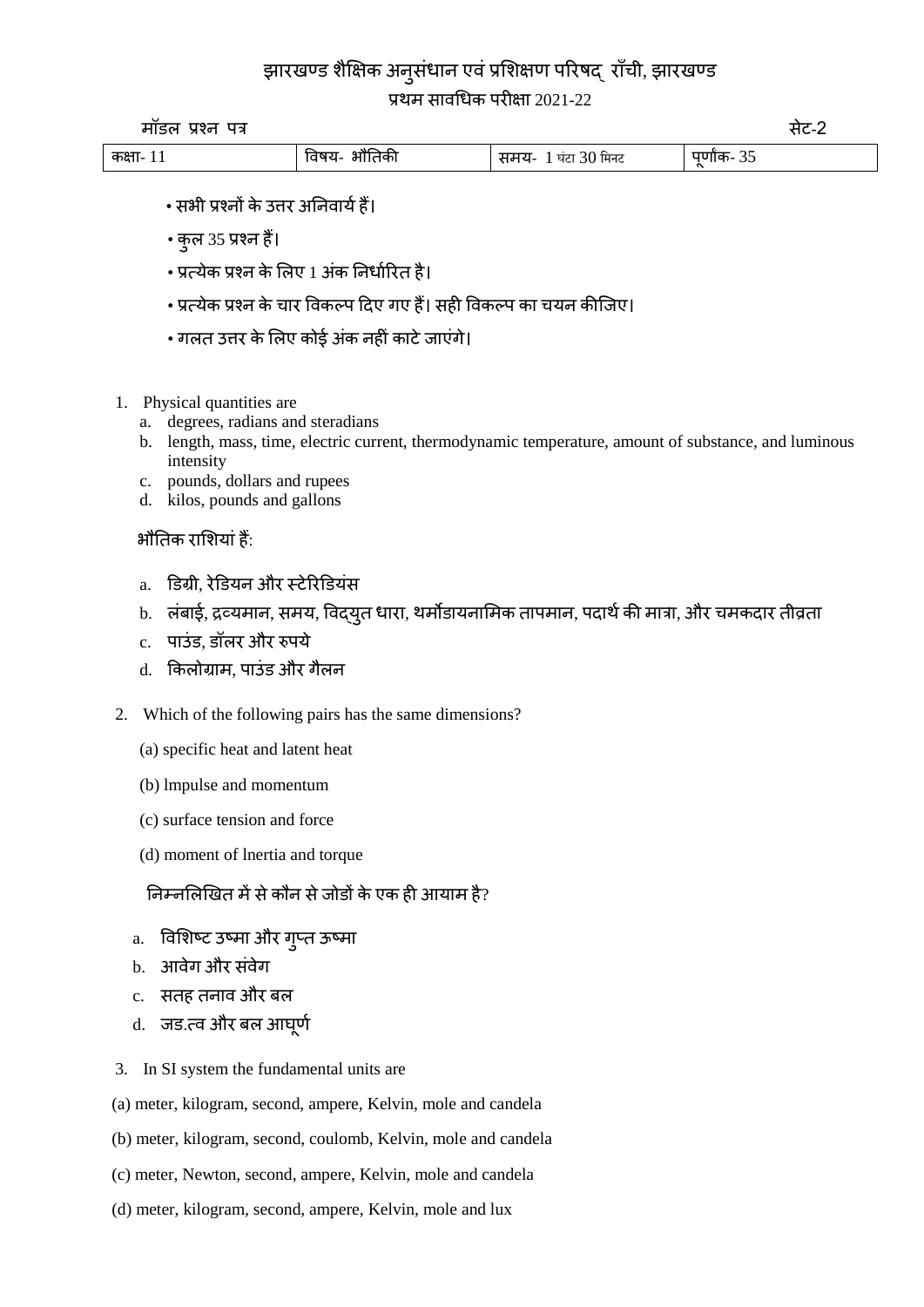## SI प्रणाली में मौलिक इकाइयाँ हैं

- a. मीटर, किलोग्राम, सेकंड, एम्पीयर, केल्विन, मोल और कैंडेला
- b. मीटर, किलोग्राम, दूसरा, कूलम्ब, केल्विन, मोल और कैंडेला
- c. मीटर, न्यटन, सेकेंड, एम्पीयर, केल्विन, मोल और कैंडेला
- d. मीटर, किलोग्राम, सेकेंड, एम्पीयर, केल्विन, मोल और लक्स

## 4. Resolution is

- (a) a measure of the bias in the instrument
- (b) a measure of the systematic errors
- (c) the smallest amount of input signal change that the instrument can detect reliably
- (d) None of these

## संकल्प है

- a. उपकरण साधन में पूर्वाग्रह का एक माप
- b. व्यवस्थित त्र्टियों का एक माप
- c. इनपुट सिग्नल परिवर्तन की सबसे छोटी मात्रा जिसे उपकरण विश्वसनीय रूप से पहचान सकता है।
- d. इनमें से कोई नहीं
- 5. Absolute error of the measurement is
	- a. the difference between the individual measurement and the true value of the quantity cubed.
	- b. the difference between the individual measurement and the true value of the quantity squared.
	- c. the difference between two individual measurements and their mean
	- d. the difference between the individual measurement and the true value of the quantity

# माप की परम त्रूटि है

- a. व्यक्तिगत माप और राशि के घन के सही मान के बीच का अंतर।
- b. व्यक्तिगत माप और राशि के वर्ग के सही मान के बीच का अंतर।
- c. ) दो अलग-अलग मापों और उनके माध्य के बीच का अंतर
- d. व्यक्तिगत माप और राशि के सही मान के बीच का अंतर
- 6. A boy starts from a point A, travels to a point B at a distance of 1.5 km and returns to A. If he takes one hour to do so, his average velocity is
	- (a) 3 km/h
	- (b) zero
	- (c) 1.5 km/h
	- (d) 2 km/h

एक लड़का बिंदू A से चलना शुरू करता है, 1.5 किमी की दूरी पर एक बिंदू B तक जाता है और वापस A पर आता है। यदि उसे ऐसा करने में एक घंटा लगता है, तो उसका औसत वेग है

- (a) 3 km/h
- $(b)$  शून्य
- (c) 1.5 km/h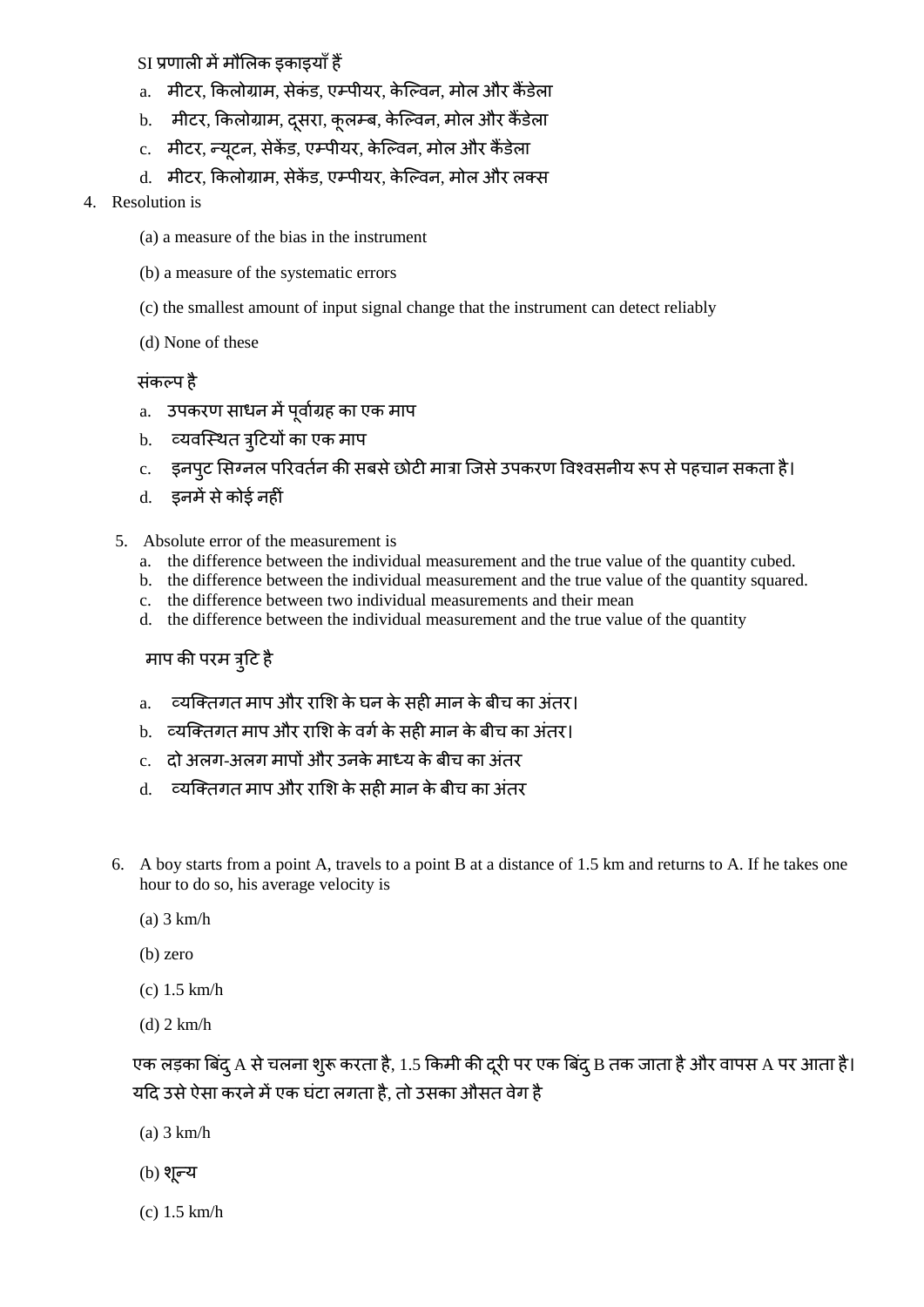(d) 2 km/h

- 7. A body starts from rest and travels with uniform acceleration on a straight line. If its velocity after making a displacement of 32 m is 8 m/s, its acceleration is
	- (a)  $1 \text{ m/s}^2$
	- (b)  $2 \text{ m/s}^2$
	- (c)  $3 \text{ m/s}^2$
	- (d) 4  $\text{m/s}^2$

एक पिंड विराम से एक सीधी रेखा पर एकसमान त्वरण के साथ यात्रा करता है। यदि 32 मीटर का विस्थापन करने के बाद इसका वेग 8 मीटर/सेकेंड है. तो इसका त्वरण है

- (a)  $1 \text{ m/s}^2$
- (b)  $2 \text{ m/s}^2$
- (c)  $3 \text{ m/s}^2$
- (d) 4  $\text{m/s}^2$
- 8. Which one of the following is the unit of velocity?
	- (a) kilogram
	- (b) metre
	- (c) m/s
	- (d) second

निम्नलिखित में से कौन-सा वेग का मात्रक है?

- (a) kilogram
- (b) metre
- $(c)$  m/s
- (d) second
- 9. A body starts from rest and travels for t second with uniform acceleration of 2 m/s². If the displacement made by it is 16 m, the time of travel t is
	- $(a)$  4 s
	- (b) 3 s
	- $(c) 6 s$
	- (d) 8 s

एक पिंड विरामावस्था से प्रारंभ करता है और 2 m/s<sup>2</sup> के एकसमान त्वरण के साथ t सेकंड के लिए यात्रा करता है। यदि इसके दवारा किया गया विस्थापन 16 मीटर है, तो यात्रा का समय t होगा:

- $(a)$  4 s
- (b) 3 s
- (c) 6 s
- (d) 8 s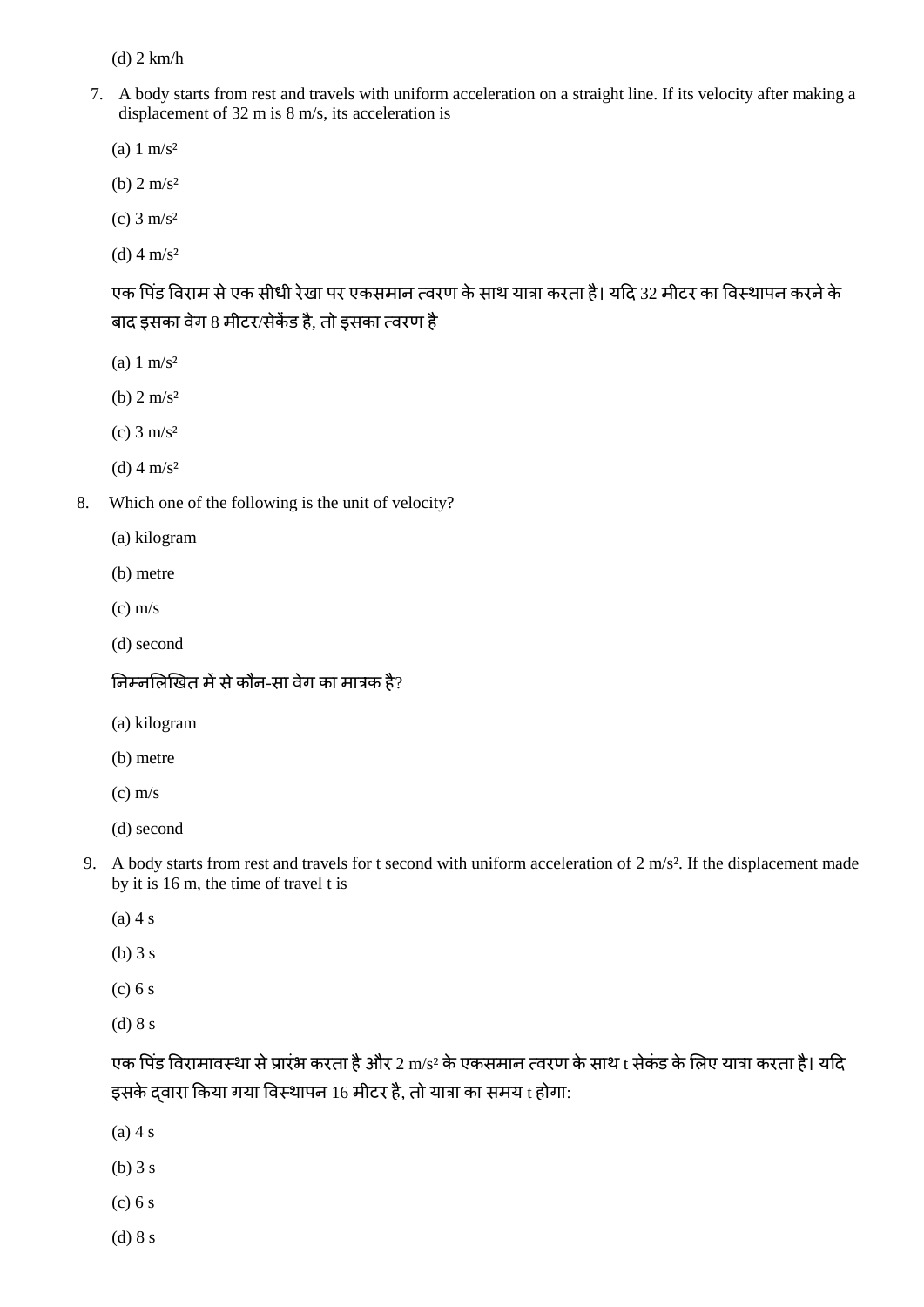10. A body starts from rest. If it travels with an acceleration of 2 m/s², its displacement at the end of 3 seconds is

- (a) 9 m
- (b) 12 m
- (c) 16 m
- (d) 10 m

एक शरीर आराम से शुरू होता है। यदि यह 2 m/s<sup>2</sup> के त्वरण से चलती है, तो 3 सेकंड के अंत में इसका विस्थापन है

- (a) 9 m
- (b) 12 m
- (c) 16 m
- (d) 10 m
- 11. A body makes a displacement of 4 m due East from a point O and then makes displacement of 3 m due North. Its resultant displacement from O
	- (a) 7 m
	- (b) 1 m
	- (c) 5 m
	- (d) 1.2 m

एक पिंड 0 से पूर्व की ओर 4 मीटर का विस्थापन करता है और फिर 3 मीटर उत्तर की ओर विस्थापन करता है। O से इसका पररणामी ववस्थापन

- (a) 7 m
- (b) 1 m
- (c) 5 m
- (d) 1.2 m
- 12. A body is travelling in a circle at constant speed. It
	- (a) has an inward acceleration
	- (b) has constant velocity.
	- (c) has no acceleration
	- (d) has an outward radial acceleration

## एक पिंड एकसमान चाल से एक वृत्त में गति कर रहा है। इसमें

- a. त्वरण अंदर की ओर होगी।
- b. वेग एकसमान होगा।
- c. कोई त्वरण नहींहोगा।
- d. एक बाहरी अरीय त्वरण है।
- 13. When angular velocity changes with respect to time, then?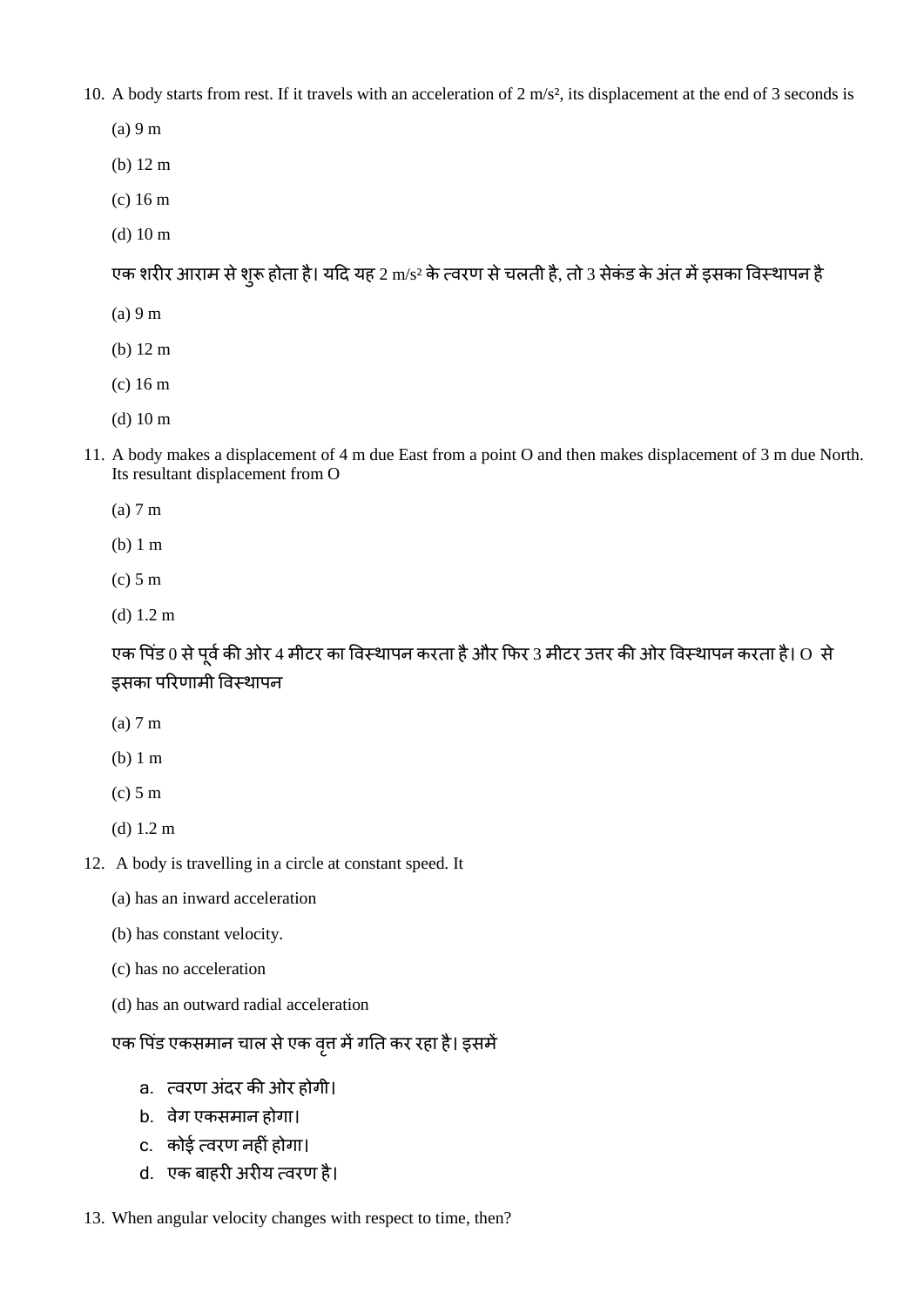- (a) an angular acceleration is produced
- (b) a linear acceleration is produced
- (c) it constitute a couple
- (d) a linear velocity is produced

## जब कोणीय वेग समय के साथ बदलता है तो?

- a. एक कोणीय त्वरण उत्पन्न होता है
- b. एक रैखिक त्वरण उत्पन्न होता है
- c. यह एक बलयुग्म बनाता है।
- d. एक रैखिक वेग उत्पन्न होता है
- 14. The time of flight is equal to:
	- (a) four times the time necessary to reach the maximum height.
	- (b) thrice the time necessary to reach the maximum height
	- (c) equal to the time necessary to reach the maximum height.
	- (d) twice the time necessary to reach the maximum height

# कुल उड़ान का समय इनमें से किसके बराबर होता है?

- a. अधिकतम ऊंचाई तक पहुंचने के लिए आवश्यक समय का चार गुना।
- b. अधिकतम ऊंचाई तक पहुंचने के लिए आवश्यक समय का तीन गुना
- c. अधिकतम ऊंचाई तक पहुंचने के लिए आवश्यक समय के बराबर।
- d. अधिकतम ऊंचाई तक पहुंचने के लिए आवश्यक समय का दोगुना
- 15. The path followed by a projectile, is called its
	- (a) Territory
	- (b) Treasury
	- (c) Tractor
	- (d) Trajectory

प्रक्षेप्य दवारा अनुसरण किए गए पथ क्या कहते हैं?

- (ए) क्षेत्र
- (बी) खिाना
- (सी) ट्रैक्टर
- (डी) प्रिेपवक्र
- 16. When a bus stopped suddenly, a passenger in the bus falls forward. This is explained
	- (a) by Newton's first law
	- (b) by Newton's second law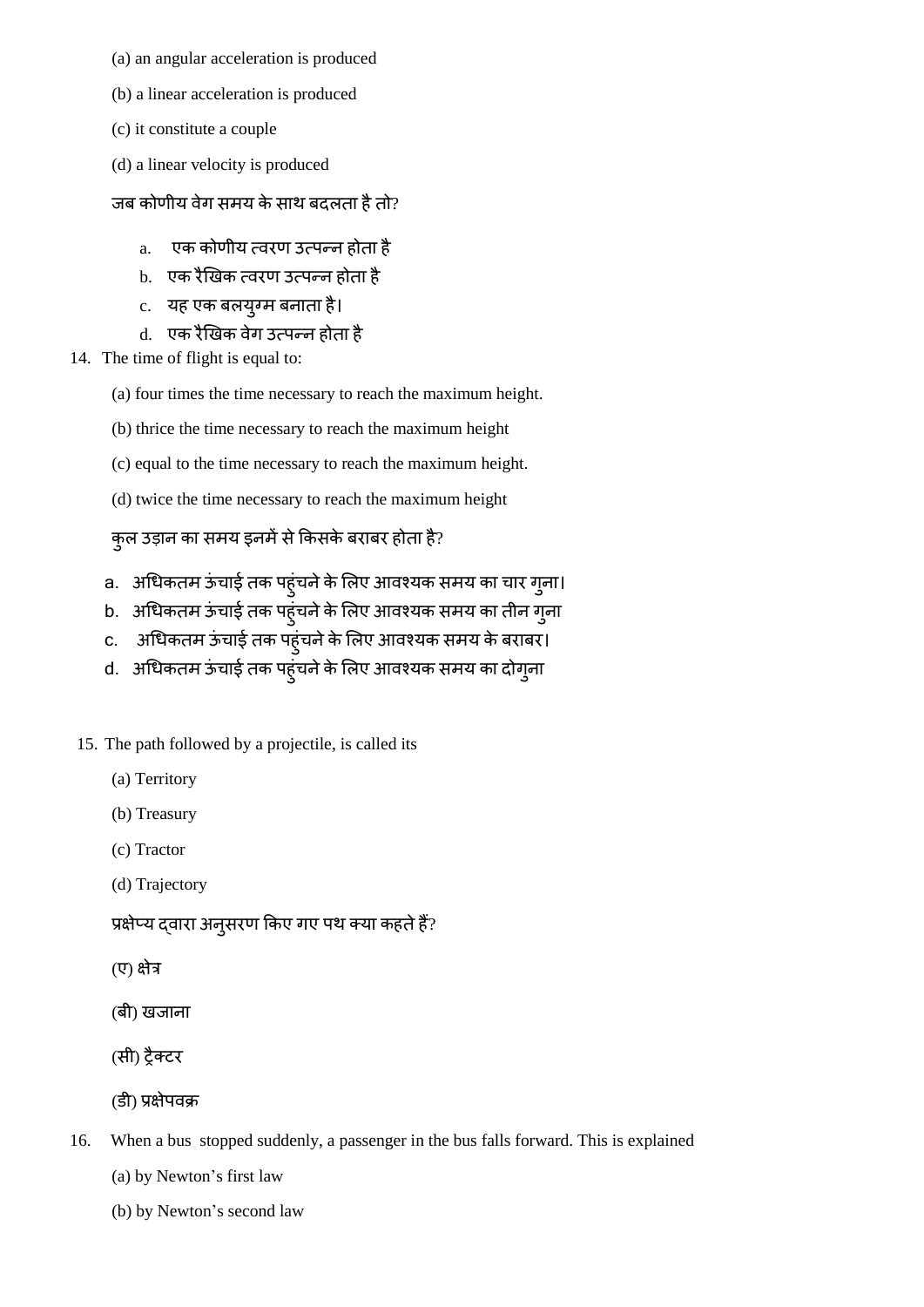- (c) by Newton's third law
- (d) by the principle of conservation of momentum

चलती बस में एक यात्री बस के अचानक रुकने पर आगे की ओर फेंका जाता है। यह समझाया गया है

- a. न्यूटन के पहले नियम दवारा
- b. न्यूटन के दूसरे नियम दवारा
- c. न्यूटन के तीसरे नियम दवारा
- d. गति के संरक्षण के सिद्धांत दवारा
- 17. A passenger, sitting in a bus moving at uniform speed, feels pushed backward whenever the bus is accelerated forward. This type of force is called
	- (a) Gravitational force
	- (b) real force
	- (c) fictitious force or pseudo force
	- (d) frictional force

एक समान गति से चलती बस में बैठा यात्री, जब बस आगे की तरफ त्वरित होता है तो, वह पीछे की ओर गिरता हुआ महसूस करता है। इस प्रकार के बल को कहते हैं

- a. गुरुत्वाकर्षण बल
- b. वास्तविक बल
- c. काल्पतनक बल या छद्म बल
- d. घषयण बल
- 18. A body of mass 5 kg is travelling with a uniform velocity of 2 m/s. Its momentum is
	- (a) 10 kg m/s
	- (b) 7 kg m/s
	- (c) 2.5 kg m/s
	- (d) 3 kg m/s

### 5 kg द्रव्यमान का एक पिंड 2 m/s के एकसमान वेग से यात्रा कर रहा है। इसकी गति है

- (a) 10 kg m/s
- (b) 7 kg m/s
- (c) 2 .5 kg m/s
- (d) 3 kg m/s
- 19. The mass of a body which is equal to the ratio of the force acting on a body to the acceleration produced in the body is
	- (a) the gravitational mass
	- (b) the electromagnetic mass
	- (c) the internal mass
	- (d) the inertial mass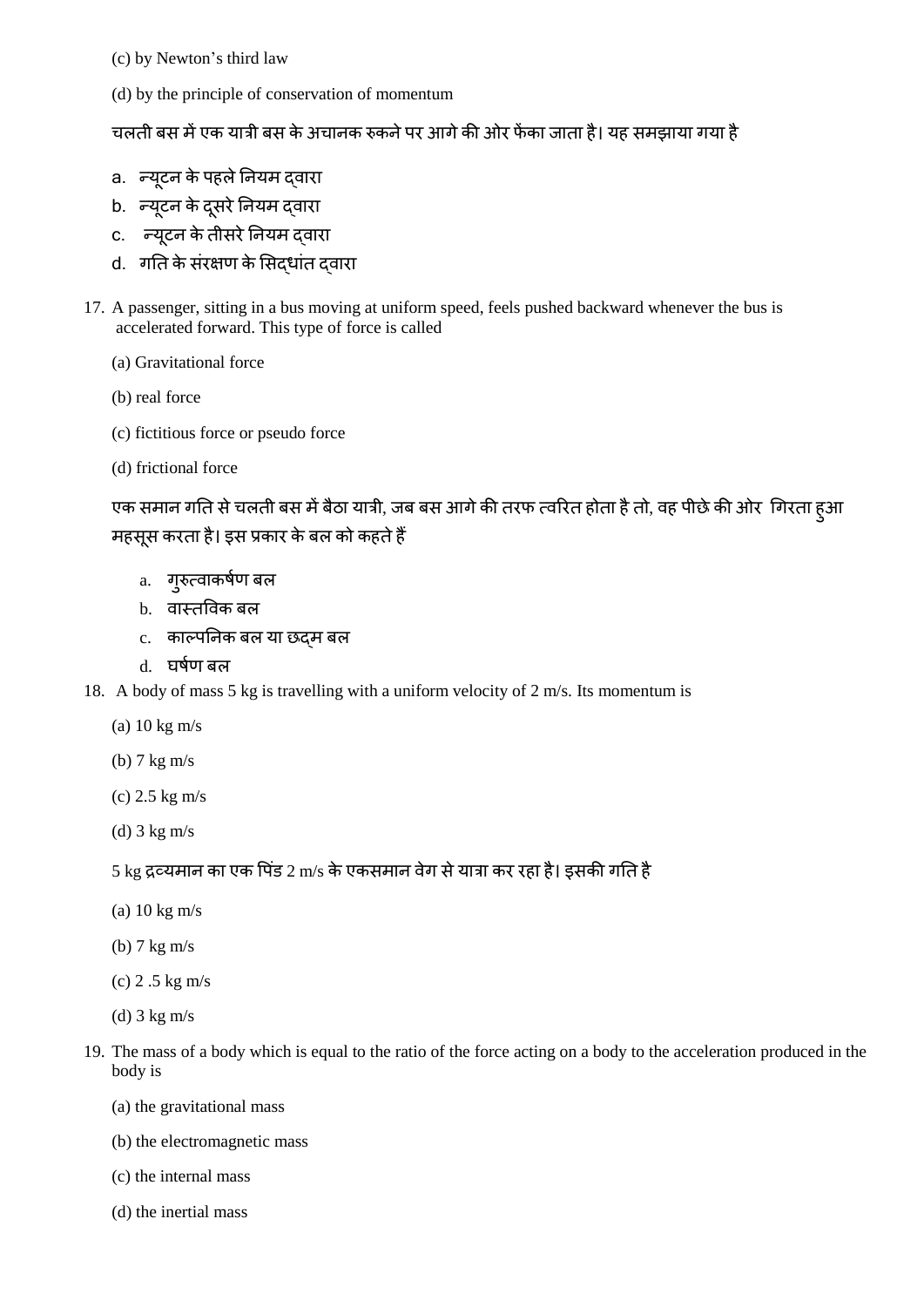एक पिंड का द्रव्यमान जो शरीर पर कार्य करने वाले बल के अन्पात के बराबर होता है और पिंड में उत्पन्न त्वरण

होता है

- a. गुरुत्वाकर्षण द्रव्यमान
- b. विद्**युत चुम्बकीय द्रव्यमा**न
- c. आंतरिक द्रव्यमान
- d. िड़त्वीय द्रव्यमान
- 20. A block of wood is placed on a surface. A force is applied parallel to the surface to move the body. The frictional force developed acts
	- a. normal to the surface upwards
	- b. normal to the surface downwards
	- c. along the direction of the applied force
	- d. opposite to the direction of the applied force

लकड़ी का एक ब्लॉक सतह पर रखा जाता है। पिंड को स्थानांतरित करने के लिए सतह के समानांतर एक बल लगाया जाता है। घर्षण बल विकसित कार्य करता है

- a. सतह से लंबवत ऊपर की ओर
- b. सतह से लंबवत नीचे की ओर
- c. लागूबल की दिशा के साथ
- d. लागू बल की दिशा के विपरीत
- 21. Out of the Fundamental forces (gravitational force, electric force, weak nuclear force and strong nuclear force), gravitational force
	- (a) ranks first in strength
	- (b) ranks second in strength
	- (c) ranks third in strength
	- (d) ranks fourth in strength

मूल बलों (गुरुत्वाकर्षण बल, विधृतीय बल, दुर्बल नाभिकीय बल और सबल नाभिकीय बल) में से, गुरुत्वाकर्षण बल

- a. परिमाण में पहले स्थान पर है
- b. परिमाण में दसरे स्थान पर है
- c. परिमाण में तीसरे स्थान पर है
- d. पररमाण मेंचौथेस्थान पर है
- 22. The frame of reference attached to a satellite of the earth is
	- (a) an inertial frame
	- (b) an absolute frame at rest with respect to the stars
	- (c) a non inertial frame
	- (d) a gravitational frame
	- पृथ्वी के एक उपग्रह से जुड़ा हुआ संदर्भ फ्रेम है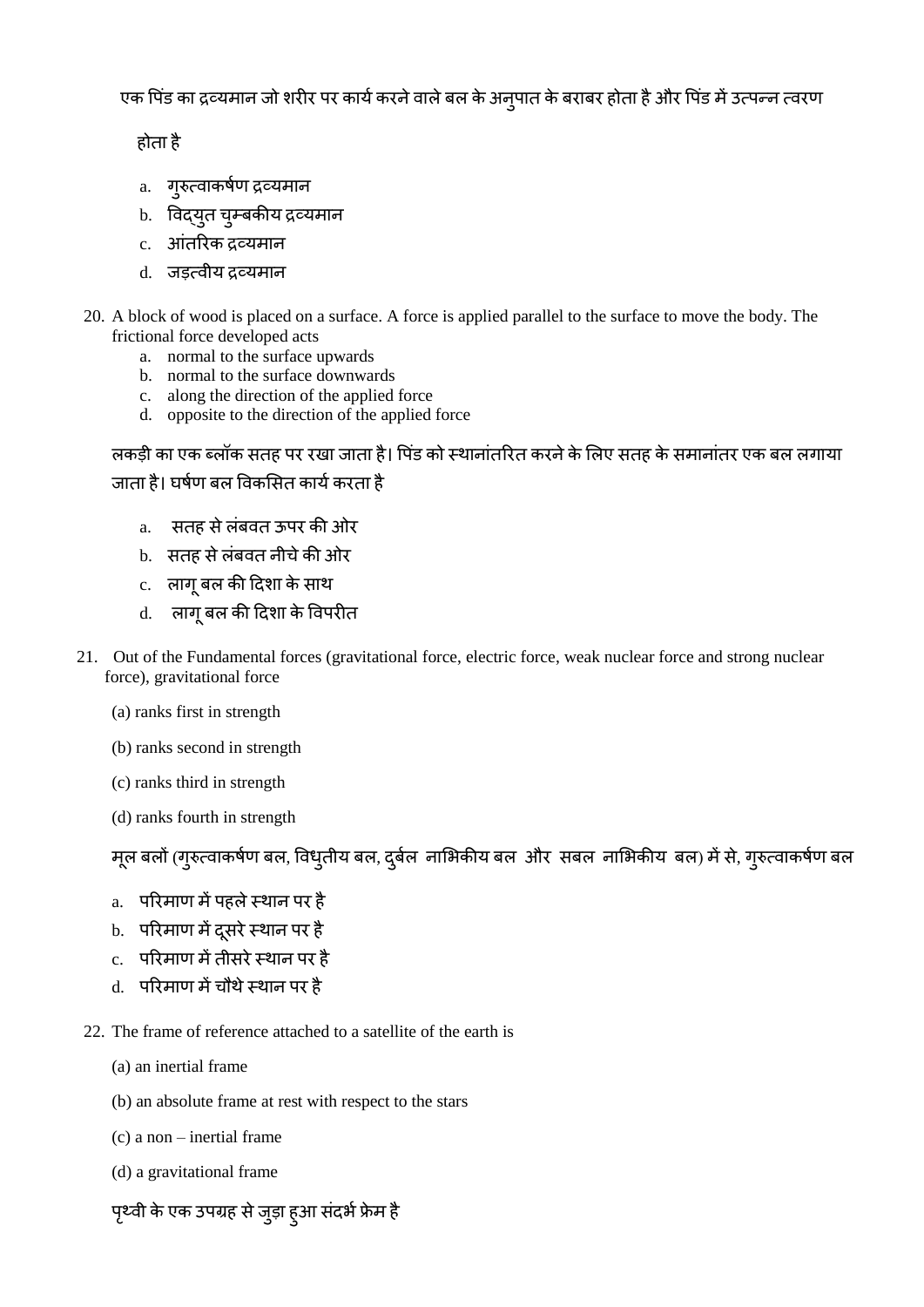- a. एक जडत्वीय फ्रेम
- b. सितारों के सापेक्ष एक परम फ्रेम
- c. एक गैर जड़त्वीय फ्रेम
- d. एक गुरुत्वाकर्षण फ्रेम
- 23. A block of mass M is placed on a flat surface. A force is applied to move it parallel to the surface. The frictional force f developed is proportional to the
	- (a) square of the mass of the body
	- (b) mass of the body
	- (c) reciprocal of the mass of the body
	- (d) reciprocal of the square of the body

द्रव्यमान M का एक ब्लाक समतल सतह पर रखा गया है। इसे सतह के समानांतर ले जाने के लिए एक बल लगाया जाता है। विकसित घर्षण बल f के समान्**पाती होता** है

- a. पिंड के द्रव्यमान का वर्ग
- b. पिंड का द्रव्यमान
- c. पिंड के द्रव्यमान का विलोमान्**पाती**
- d. पिंड के वर्ग के विलोमान्**पाती**
- 24. A machine gun fires a bullet of mass 40 g with a velocity of 1200 ms-1. The man holding it can exert a maximum force on 144 N on the gum. How many bullets can he fire per second at the most?
	- a. one
	- b. four
	- c. two
	- d. three

एक मशीन गन 1200 ms-1 के वेग से 40 ग्राम द्रव्यमान की गोली चलाती है। इसे चलाने वाला व्यक्ति गन पर अधिकतम 144 N पर बल लगा सकता है। वह प्रति सेकंड अधिक से अधिक कितनी गोलियां चला सकता है?

- a. एक
- b. चार
- c. िो
- d. िीन
- 25. A body of mass 10 kg is travelling with uniform speed of 5 m/s. Its kinetic energy is
	- (a) 25 J
	- (b) 125 J
	- (c) 1250 J
	- (d) 1000 J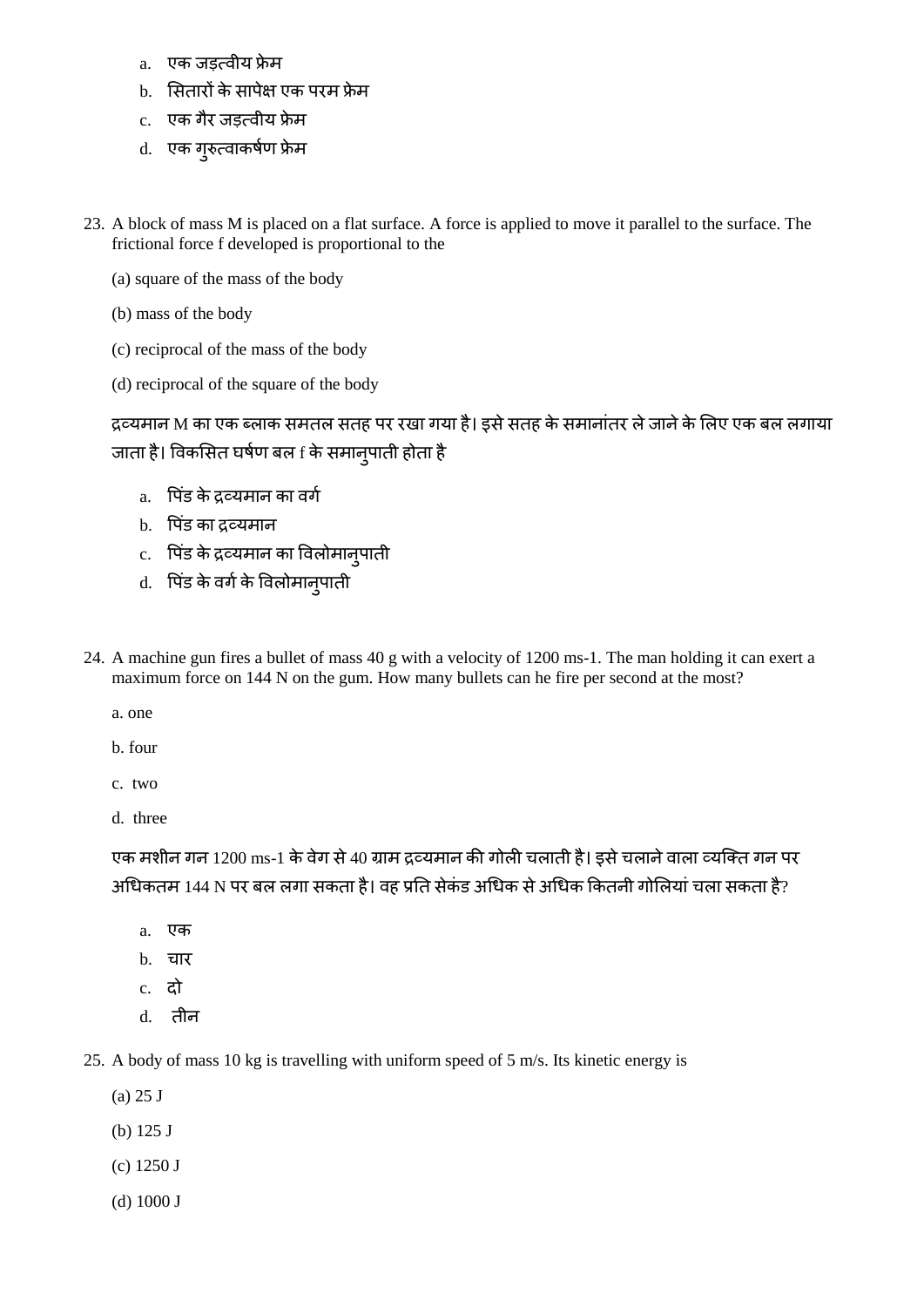10 किग्रा द्रव्यमान का एक पिंड 5 मी/से की एकसमान चाल से गमन कर रहा है। इसकी गतिज ऊर्जा है:

- (a) 25 J
- (b) 125 J
- (c) 1250 J
- (d) 1000 J
- 26. A quantity of work of 1000 J is done in 2 seconds. The power utilised is
	- (a) 998 W
	- (b) 1002 W
	- (c) 2000 W
	- (d) 500 W
	- $1000$  J का एक कार्य 2 सेकंड में किया जाता है। उपयोग की गई शक्ति है
	- (a) 998 W
	- (b) 1002 W
	- (c) 2000 W
	- (d) 500 W
- 27. A body of mass 10 kg moving at a height of 2 m, with uniform speed of 2 m/s. Its total energy is
	- (a) 316 J
	- (b) 216 J
	- (c) 116 J
	- (d) 392 J
	- 10 किग्रा द्रव्यमान का एक पिण्ड 2 मी की ऊँचाई पर 2 मी/से की एकसमान चाल से गतिमान है। इसकी कुल ऊर्जा है
	- (a) 316 J
	- (b) 216 J
	- (c) 116 J
	- (d) 392 J
- 28. Two masses of 1 g and 4 g are moving with equal kinetic energies. The ratio of the magnitudes of their linear momenta is
	- (a) 4:1
	- (b) 1:2
	- (c) 9:1
	- (d)  $1:6$

दो द्रव्यमान 1g तथा 4g समान गतिज ऊर्जाओं से गतिमान हैं। उनके रैखिक संवेग के परिमाण का अन्पात है

- $(a) 4 : 1$
- (b)  $1:2$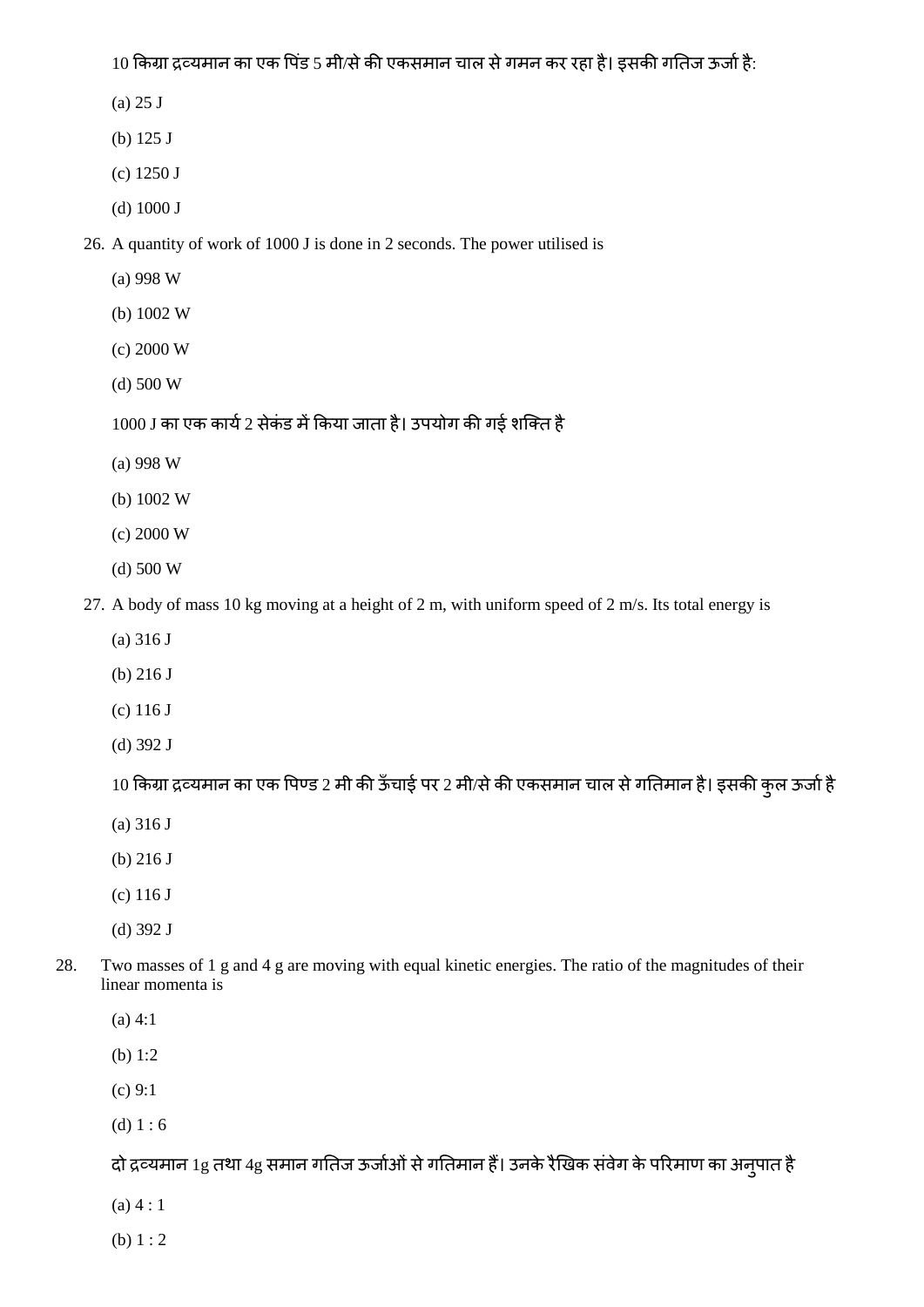$(c) 0 : 1$ 

- (d)  $1:6$
- 29. A body of mass 100 kg falls from a height of 10 m. Its increase in kinetic energy is
	- (a) 9800 J
	- (b) 1000 J
	- (c) 5000 J
	- (d) 3000 J

100 किया द्रव्यमान का एक पिंड 10 मीटर की ऊंचाई से गिरता है। इसकी गतिज ऊर्जा में वृद्धि है

- (a) 9800 J
- (b) 1000 J
- (c) 5000 J
- (d) 3000 J
- 30. A body of M.I. 3 kg m² rotating with an angular velocity 2 rad/s has the same K.E. as a mass of 12 kg moving with a velocity of
	- (a) 1 m/s
	- (b) 2 m/s
	- (c) 4 m/s
	- (d) 8 m/s

एक 3 किग्रा/  $\text{m}^2$  जड.त्व आघुर्ण और 2  $\text{rad/s}\;$  कोणीय वेग से घूर्णण करते हुए निकाय का गतिज ऊर्जा 12 किग्रा द्रव्यमान और ....... रेखीय वेग से चलने वाले पिंड के समान होगा:

- (a) 1 m/s
- (b) 2 m/s
- (c) 4 m/s
- (d) 8 m/s
- 31. A particle performing uniform circular motion has angular momentum L. If its angular frequency is doubled and its kinetic energy halved, then the new angular momentum is
	- (a) L/2
	- (b) L/4
	- (c) 2 L
	- (d) 4 L

एकसमान वृत्तीय गति करने वाले कण का कोणीय संवेग L होता है। यदि उसकी कोणीय आवृत्ति दोग्नी कर दी जाए और उसकी गतिज ऊर्जा आधी कर दी जाए, तो नया कोणीय संवेग है

- (a) L/2
- (b) L/4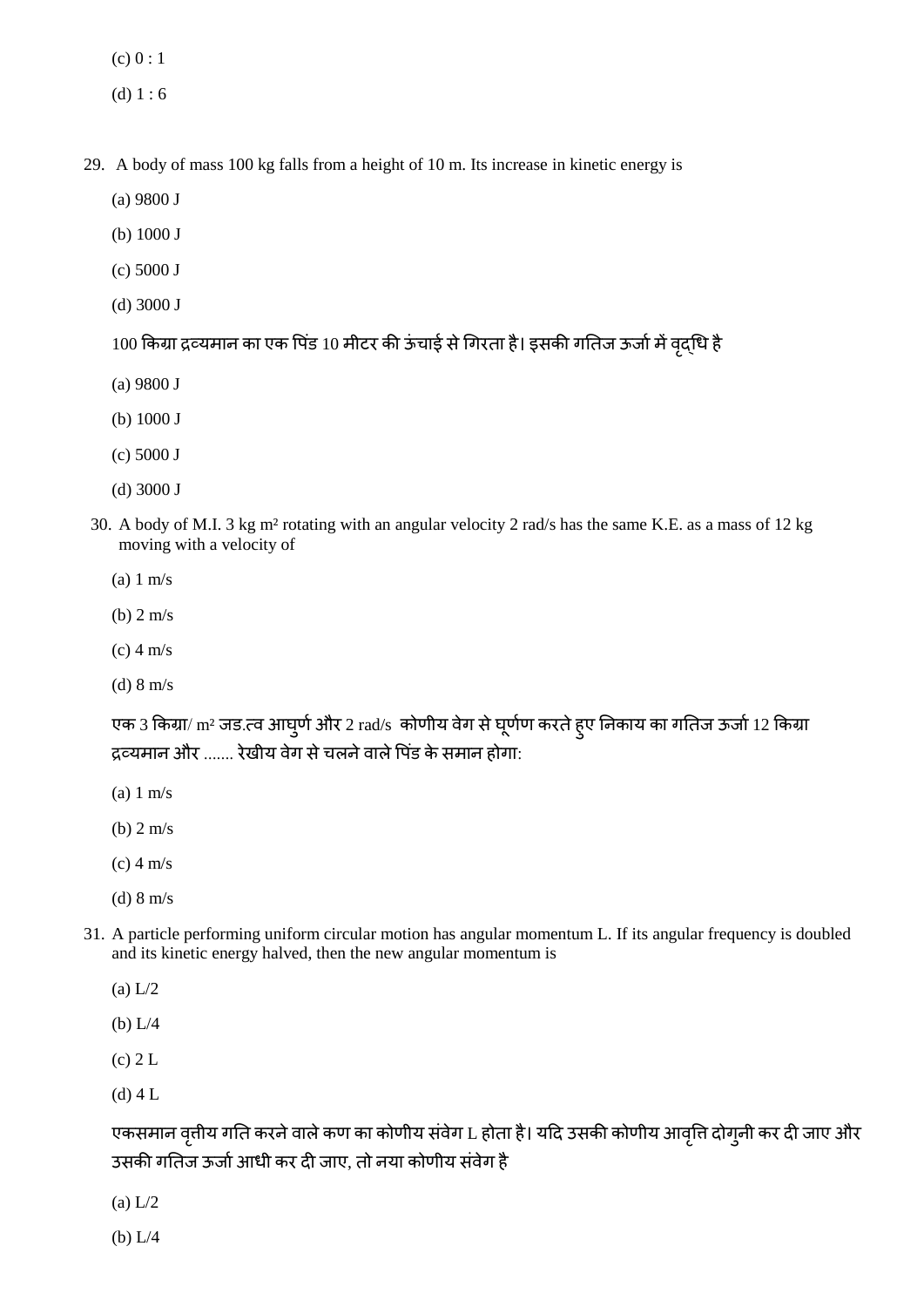(c) 2 L

(d) 4 L

- 32. A thin uniform, circular ring is rolling down an inclined plane of inclination  $30^{\circ}$  without slipping. Its linear acceleration along the inclined plane will be
	- (a) g/2
	- (b) g/3
	- (c) g/4
	- (d) 2g/3

एक पतली वर्दी, वृत्ताकार वलय 30º झुकाव वाले एक झुके हुए विमान को बिना खिसके लुढ़क रहा है। झुके हुए तल के अनदुिश इसका रैखखक त्वरण होगा

- (a) g/2
- (b) g/3
- (c) g/4
- (d) 2g/3
- 33. Moment of inertia depends on
	- (a) Distribution of particles
	- (b) Mass
	- (c) Position of axis of rotation
	- (d) All of these

जड़ता का क्षण निर्भर करता है

- a. कणों का वविरण
- b. द्रव्यमान
- c. घुर्णण की धुरी की स्थिति
- d. येसभी
- 34. If a body is rotating about an axis, passing through its centre of mass then its angular momentum is directed along its
	- (a) Radius
	- (b) Tangent
	- (c) Circumference
	- (d) Axis of rotation

यदि कोई पिंड अपने द्रव्यमान के केंद्र से गुजरते हुए एक अक्ष के बारे में घूम रहा है, तो इसका कोणीय संवेग इसके साथ निर्देशित होता है

- a. बत्रज्या
- b. स्पर्शरेखा
- c. परिधि
- d. रोटेशन की धुरी